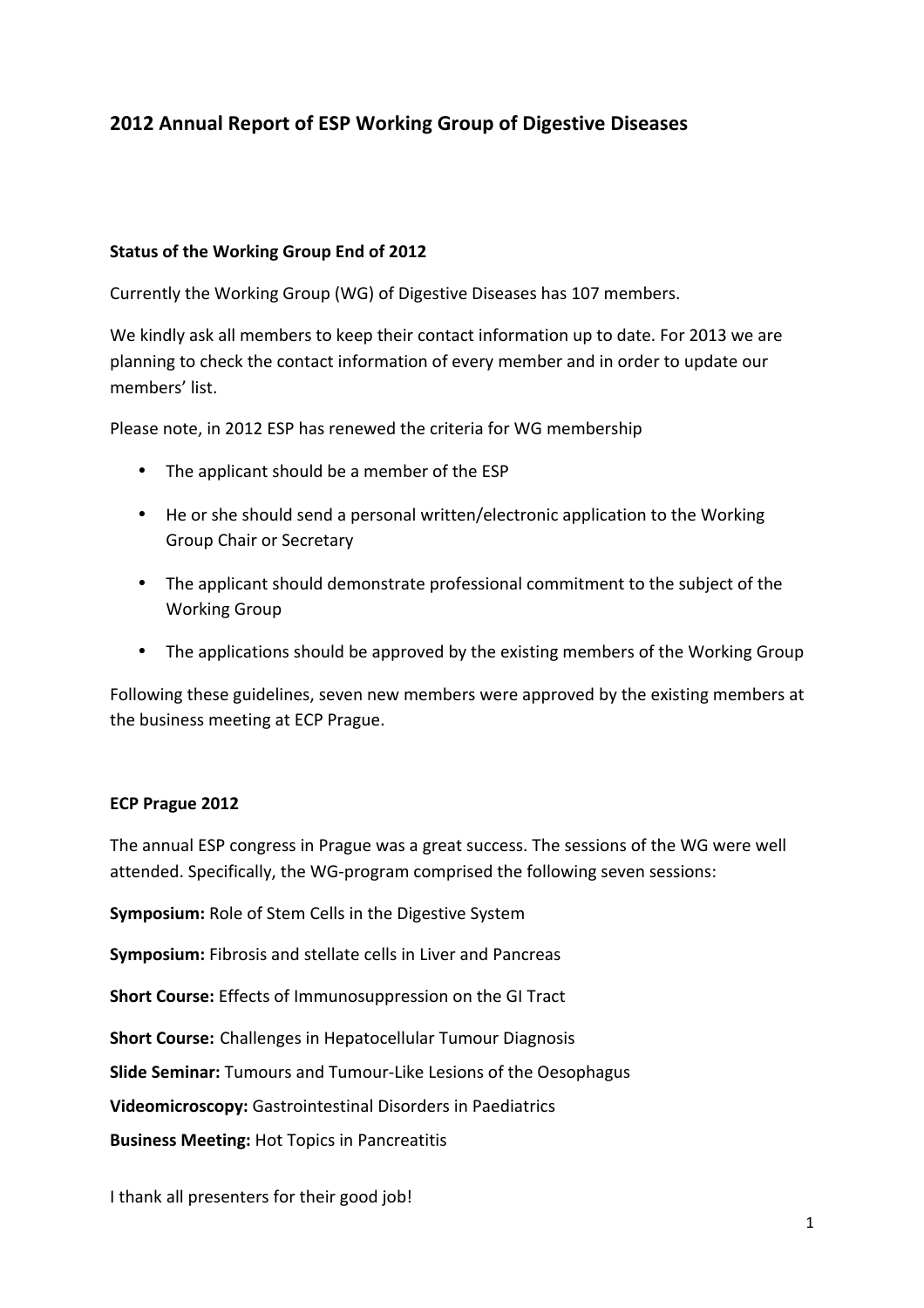In all, 204 abstracts had been submitted to the Working Group for the congress. Four independent members of the Working Group scored the abstracts.

For the first time, the posters were subdivided into three groups of comparable size with three poster chairs, respectively. By doing so, it was technically possible to visit all posters and discuss the findings with the presenters.

There were a lot of positive responses to this new design of poster presentation and I am grateful to the organizers that this was possible (as it caused a three-fold increase in poster chairs).



The Prize for the Best Oral Presentation of the Congress was given to a free oral presentation of the WG. The winner was Dr. Anna Melissa Schlitter, München, Germany for her contribution entitled "Intraductal Papillary Neoplasms of the bile duct (IPN): Stepwise progression to invasive carcinoma comprises alterations of KRAS, p53, p16, ß-catenin, HER2, EGFR and smad4".

## **Collaboration with the European Crohn's and Colitis Organisation (ECCO)**

Members of the Working Group currently participated in a collaboration with ECCO that aims at standardizing the quality of care in the histopathology of inflammatory bowel disease (IBD).

Four working groups have been formed each comprising three ESP delegates and one ECCO delegate WG 1 on UC (chaired by Ann Driessen and Gerassimos Mantzaris) WG 2 on CD (chaired by Cord Langner and Fernando Magro) WG 3 on lymphocytic and collagenous colitis (chaired by Arzu Ensari and Vicenzo Villanacci)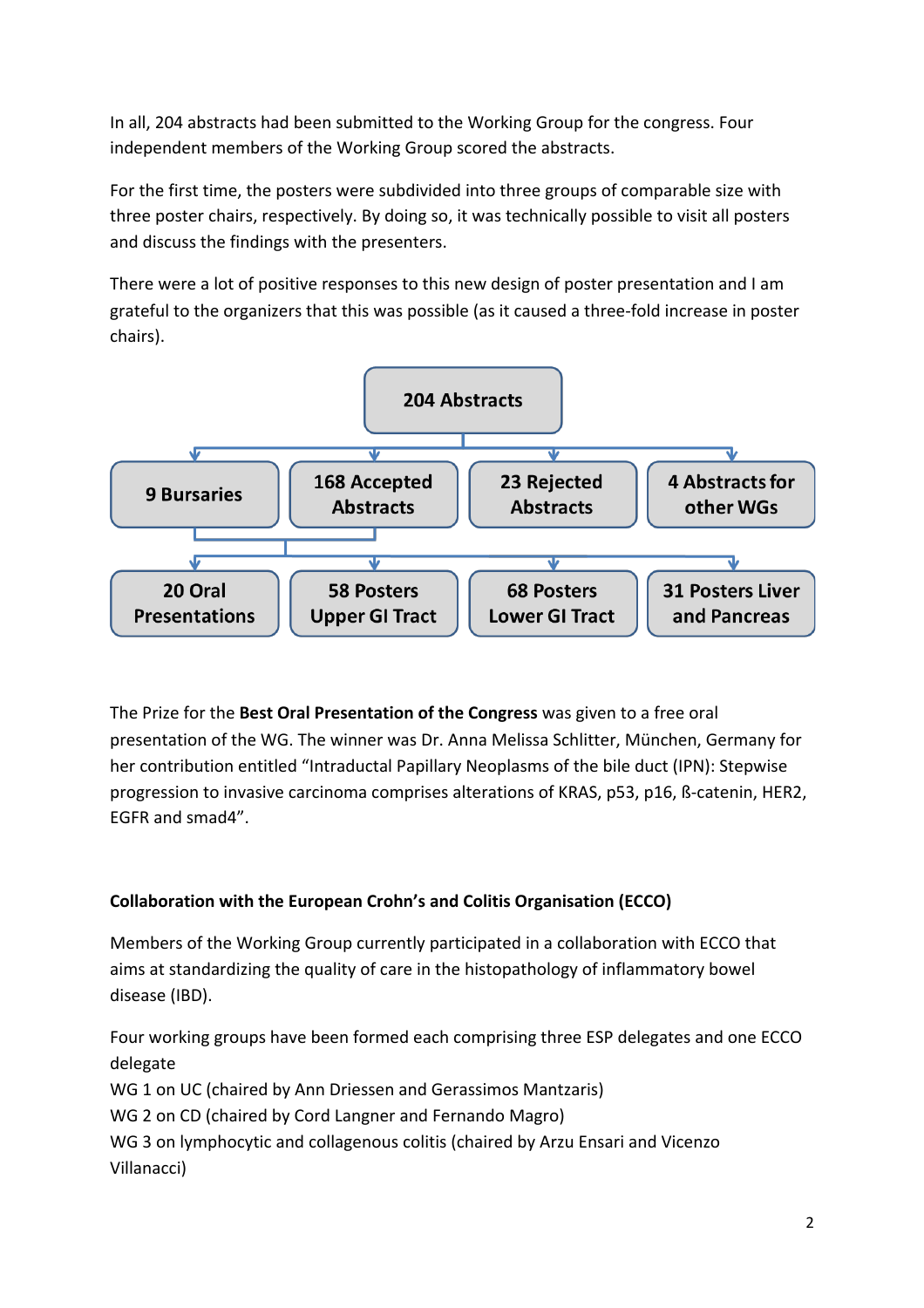WG 4 on indeterminate, unclassified and infectious colitis related to IBD (chaired by Karel Geboes and Rami Eliakim)

### **Collaboration with United European Gastroenterology (UEG)**

Since several years there is a growing partnership between ESP and UEG. Every year UEG invites ESP pathologists as speakers to the annual UEG congresses.

This year, for the first time, our WG was invited to design a full session for the annual UEG week in Amsterdam. The session was well received, the program was as follows:

- Endoscopic mucosal resection and endoscopic submucosal dissection in the upper GI tract (Horst Neuhaus, Germany)
- The pathologist's role in the evaluation of upper GI tract EMR/ESD-specimens (Cord Langner, Austria)
- Molecular pathogenesis of upper GI carcinoma what the clinician needs to know (Ari Ristimäki, Finland)
- EMR and ESD in the lower GI tract (Björn Rembaken, UK)
- The pathologist's role in the evaluation of lower GI tract EMR/ESD-specimens (Iris Nagtegaal, The Netherlands)
- Molecular pathogenesis of lower GI carcinoma what the clinician needs to know (Inti Zlobec, Switzerland)

For 2013 ESP aims to become a full member of the UEG family.

## **"European Network of Gastrointestinal Pathology" (ENGIP)**

The European Network of Gastrointestinal Pathology was established in 2012 by members of the WG as a compliment to ESP activities with the purpose to get a route for dissemination of relevant information (such as society information, particularly from ESP and from WG Digestive Diseases, but also from other societies, such as UEG and ECCO, including guidelines, consensus documents, courses, grants etc.) in the field of gastrointestinal pathology.

ENGIP is not a society, it clearly endorses ESP membership. With the help of ENGIP and its homepage (it can be accessed under the following address: www.medunigraz.at/ENGIP) it is possible to transport information of ESP and our WG to GI pathologists who are not members of the ESP.

In particular, we intend to spread information about the GI program of the annual ESP congresses, thereby attracting non-ESP GI pathologists to our meetings. Moreover, WG members can use the ENGIP homepage to post their research projects in order to find collaborators, inside and outside ESP, which enhances the probability to be successful.